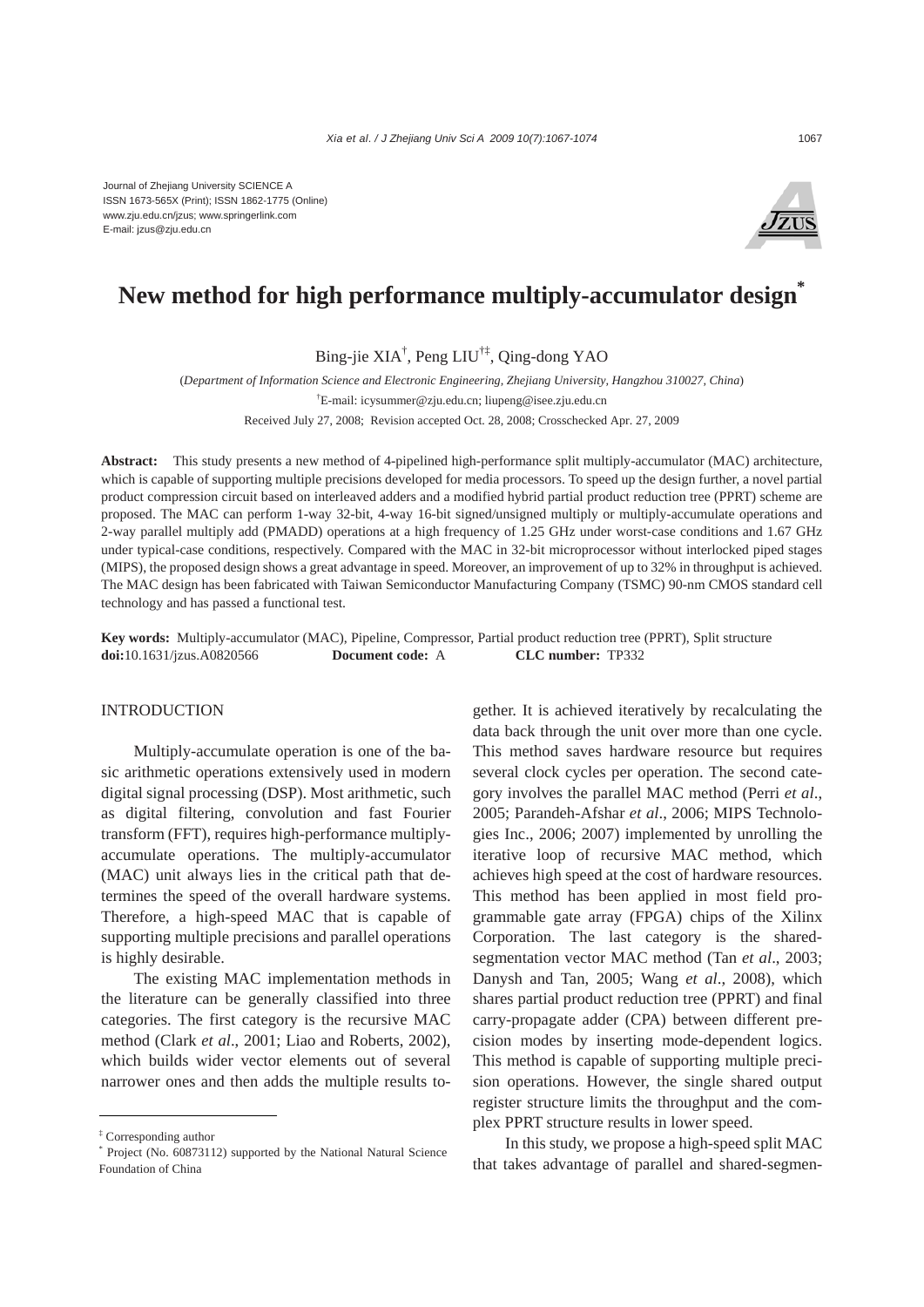tation vector MAC approaches for high-performance systems. The main features include:

(1) A new split 32-bit MAC architecture built of parallel sub MAC units is proposed. It inherits high parallelism from the parallel MAC approach to realize high speed and high throughput. In addition, the proposed MAC learns from the shared-segmentation vector method to provide multiple operation modes, which enhances MAC with the feature of powerful calculation capabilities. A high frequency of 1.25 GHz under worst-case conditions and 1.67 GHz under typical-case conditions is achieved. Compared to the MIPS 32-bit processors (MIPS Technologies Inc., 2006; 2007) and other published MAC designs (Liao and Roberts, 2002; Danysh and Tan, 2005), the proposed MAC design shows a great advantage in speed and the overall throughput increases by up to 32%.

(2) A novel compression circuit based on interleaved adders (IA), referred to as an IA-based compressor, is presented. Moreover, a modified hybrid PPRT scheme that makes full use of various compressors is proposed to speed up the design. Compared to the popular fast compression methods (Wallace, 1964; Kwon *et al*., 2000; Chang *et al*., 2005; Chen and Chu, 2007), the proposed hybrid PPRT provides an improvement of up to 14.0% in speed and a reduction of up to 34.8% in area.

#### ARCHITECTURE OF THE MAC

A high-performance MAC unit, especially with powerful calculation capabilities and high throughput features, is considered to be a great competitive candidate for multimedia applications. Such a MAC unit is implemented in this research by adopting a split structure based on four parallel 16-bit sub MAC units.

#### **Algorithm**

Due to the parallel structure, the MAC can be easily implemented to support multiple precisions by inserting very few mode control logic gates. The proposed MAC provides three operation modes in terms of functions and precisions: unified mode, split mode, and parallel multiply add (PMADD) mode.

(1) Unified mode

Under unified mode, four sub MAC units work together for one multiply or multiply-accumulate operation. Let *A* and *B* be *n*-bit multiplicand and multiplier, respectively:

$$
A = A_{\rm H} \times 2^{n/2} + A_{\rm L}, \tag{1}
$$

$$
B = B_{\rm H} \times 2^{n/2} + B_{\rm L}, \tag{2}
$$

where  $A_H$  is the upper  $n/2$  bits of A, and  $A_L$  is the lower  $n/2$  bits of *A*. It is similar for  $B_H$  and  $B_L$ .

The product:

UNIFIED 
$$
OP = A \times B
$$
  
=  $(A_H \times B_H) \times 2^n + (A_H \times B_L) \times 2^{n/2}$  (3)  
+  $(A_L \times B_H) \times 2^{n/2} + (A_L \times B_L)$ .

Eq.(3) illustrates that an *n*-bit multiply consists of four *n*/2-bit multiplies and a summation of these *n*-bit results after shifting. The result of  $(A_H \times B_H) \times 2^n + (A_L \times B_L)$  can be realized by concatenating these two *n*-bit sub products simply since there is no overlap. There are actually three numbers to be summed.

(2) Split mode

Under split mode, four sub MAC units are split to work for four independent operations in parallel. Let *A*, *B*, *C* and *D* be four *n*-bit operands, each of them treated as a pair of individual *n*/2-bit values. Take *A* for example:  $A_H$  and  $A_L$  are considered as two independent *n*/2-bit values, and similarly for *B*, *C* and *D*.

The operations are:

$$
SPLIT \_OP_0 = A_H \times B_H,\tag{4}
$$

$$
SPLIT \_OP_1 = A_L \times B_L,\tag{5}
$$

$$
SPLIT \_OP_2 = C_{\rm H} \times D_{\rm H},\tag{6}
$$

$$
SPLIT \_OP_3 = C_{\text{L}} \times D_{\text{L}}.\tag{7}
$$

Therefore, the MAC can perform 4-way independent split *n*/2-bit multiply or multiply-accumulate operations as given in Eqs.(4) $\sim$ (7), which are introduced to increase the data processing capability.

(3) PMADD mode

Under PMADD mode, two results of adjacent split multiply operations are added together. This mode is designed to handle media streams more efficiently.

The operations are: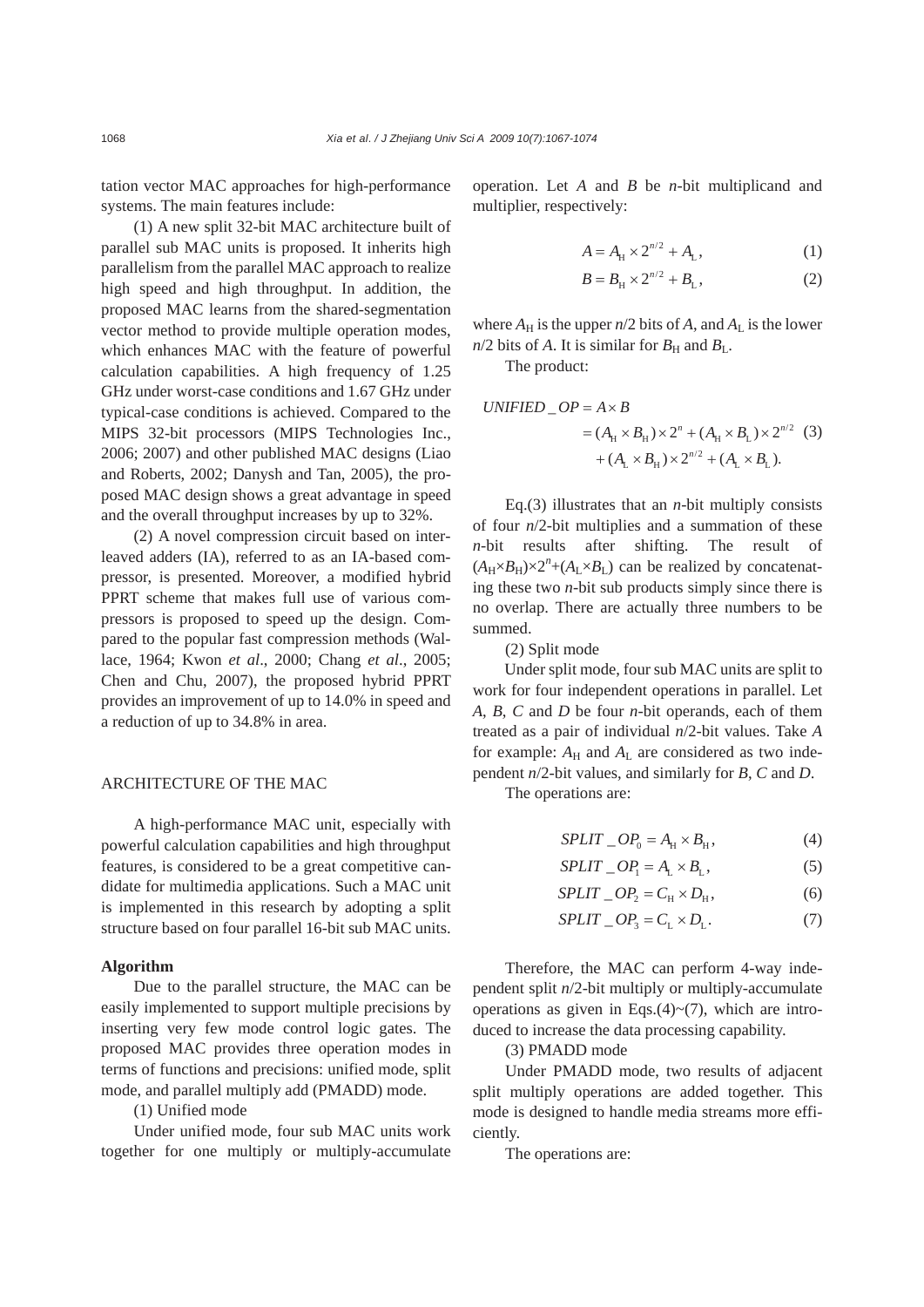$$
PMADD \_OP_0 = A_H \times B_H + A_L \times B_L, \tag{8}
$$

$$
PMADD \_OP_1 = C_H \times D_H + C_L \times D_L. \tag{9}
$$

Two *n*-bit adders are applied to perform the PMADD operations in Eqs.(8) and (9).

## **Structure of the MAC**

The structure of split MAC, which implements the above algorithms, is illustrated in Fig.1. For unified mode, two 32-bit operands *A* and *B* are stored in *R*00 and *R*01, respectively, while for split and PMADD modes two more 32-bit operands are stored in  $R_{02}$ and *R*03. In addition, three control signals *A*\_mul, *G*\_mul, and *U*\_mul are designed for setting the operation mode. The accumulate control signal *A*\_mul is used to select whether the design performs MAC or multiply operation. The granularity control signal *G*\_mul selects whether unified mode or split/PMADD mode is to operate. The sign control signal *U* mul selects whether unsigned or signed operation is valid. The whole design is arranged into a 4-pipelined structure.



**Fig.1 Block diagram of the proposed MAC** 

**Pipestage 1 and Pipestage 2** Generate products of the four 16-bit multiply or MAC operations.

The first two pipestages work together as four 16-bit multipliers or MACs, which will be introduced in detail in Section 4. In front of these 16-bit MACs, four multiplexers (MUXs) are used to select proper operands according to the value of *G*\_mul. When *G*\_mul is asserted, the inputs of four multipliers are

shown in Eq.(10) and the MAC works in the unified mode. When *G*\_mul is deserted, the inputs are described in Eq.(11) and the MAC works in the split or PMADD mode. The selection between multiply or MAC operation is controlled by *A*\_mul. When *A*\_mul is asserted, the accumulated values are fed back to the 16-bit MACs, whereas zeros are selected when *A*\_mul=0. The results of these four 16-bit MACs are stored in registers  $R_{20}$ ,  $R_{21}$ ,  $R_{22}$ ,  $R_{23}$ , respectively.

Unified mode:

$$
\begin{cases} R_{20} = A_{\rm H} \times B_{\rm H}, R_{21} = A_{\rm L} \times B_{\rm L}, \\ R_{22} = A_{\rm H} \times B_{\rm L}, R_{23} = A_{\rm L} \times B_{\rm H}; \end{cases}
$$
(10)

Split mode/PMADD mode:

$$
\begin{cases} R_{20} = A_{\rm H} \times B_{\rm H}, R_{21} = A_{\rm L} \times B_{\rm L}, \\ R_{22} = C_{\rm H} \times D_{\rm H}, R_{23} = C_{\rm L} \times D_{\rm L}. \end{cases} \tag{11}
$$

**Pipestage 3** Forms PMADD and 32-bit multiply results.

The third pipestage consists of two-part logics. One part involves two 32-bit adders with the aim of calculating two 16-bit PMADD operations. The two results are stored in  $R_{31}$  and  $R_{32}$  as shown in Eqs.(13) and (14). The other part involves a 3-operand adder to work out the result of 32-bit multiply operation as illustrated in Eq.(12). As the lower 16 bits of  $R_{30}$  are equal to the lower 16 bits of  $R_{21}$ , a 3-operand 48-bit adder is sufficient.

$$
R_{30} = \{R_{20}, R_{21}\} + (sign\_extension\{R_{22}\}) + sign\_extension\{R_{23}\}) \times 2^{16},
$$
 (12)

$$
R_{31} = R_{20} + R_{21}, \tag{13}
$$

$$
R_{32} = R_{22} + R_{23}, \t\t(14)
$$

$$
R_4 = R_{30} + R_4 = \text{acc},\tag{15}
$$

where  $R_{4\text{-}acc}$  denotes the value stored in  $R_{4}$  to be accumulated.

**Pipestage 4** Generates the result of 32-bit multiplyaccumulate operation.

The last pipestage performs a 64-bit add operation as illustrated in Eq.(15). The 64-bit adder adopts a carry-select adder (Kim and Kim, 2001) structure built of 4-bit carry look-ahead adder (Pai and Chen, 2004) blocks.

In conclusion, 4-way parallel 16-bit signed/ unsigned multiply or MAC results can be output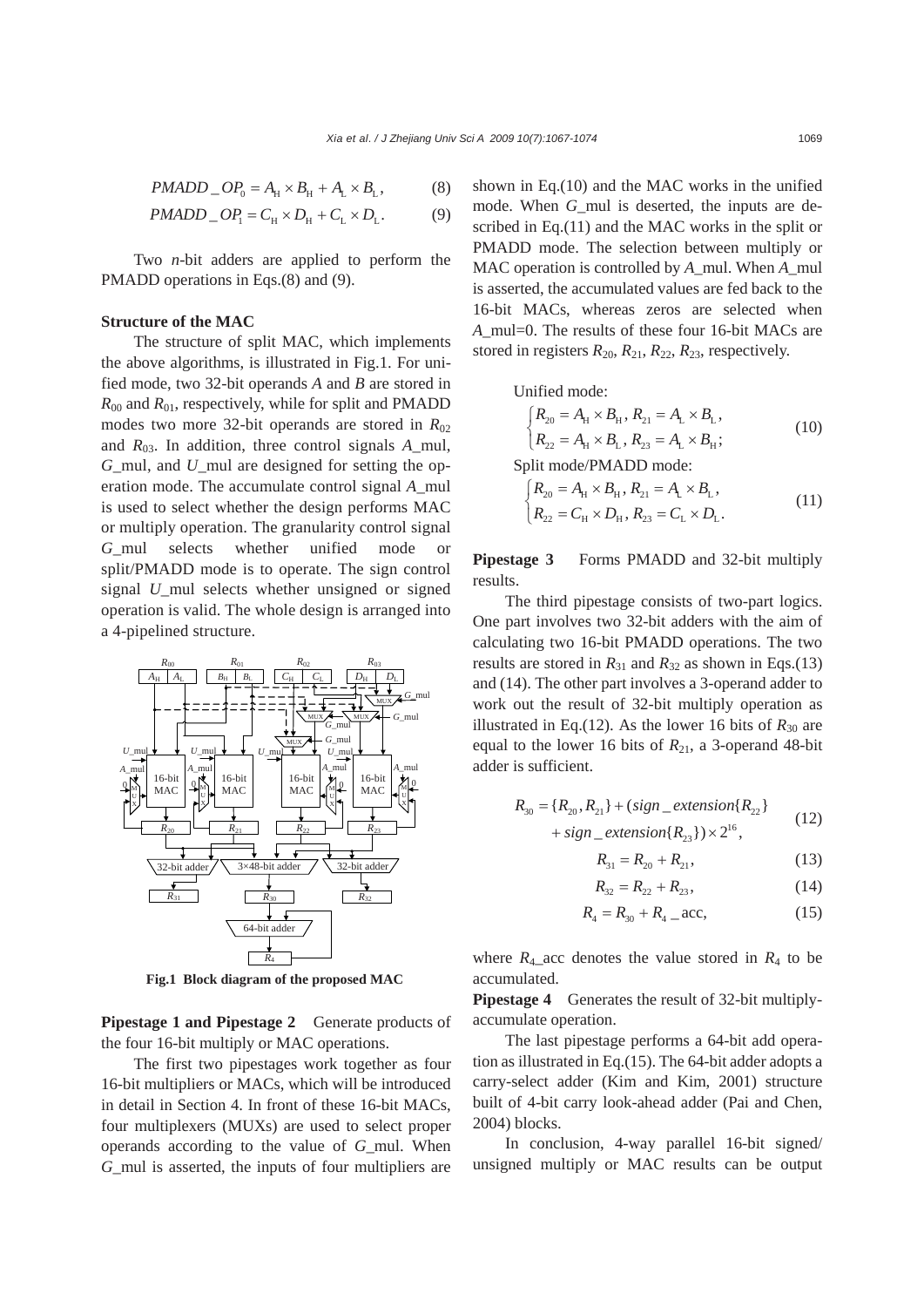through  $R_{20}$ ,  $R_{21}$ ,  $R_{22}$  and  $R_{23}$  at the second pipestage for split mode. Two-way 16-bit PMADD results can be output through  $R_{31}$ ,  $R_{32}$  and 1-way 32-bit multiply result can be output through  $R_{30}$  at the third pipestage. For unified mode, 1-way 32-bit MAC result can be output through  $R_4$  at the fourth pipestage. Different operations can be processed simultaneously in the MAC, which gives it the advantage of powerful data processing capabilities.

# HYBRID PARTIAL PRODUCT REDUCTION TREE

MAC unit generally consists of three parts: a partial product generator (PPG), a PPRT and a final CPA (Liao and Roberts, 2002; Danysh and Tan, 2005; Wang *et al*., 2008). The PPRT, which is always the bottleneck in speeding up multiply and MAC operations, has attracted much more attention from designers. Several popular compression schemes, including the Wallace tree (Wallace, 1964; Chang *et al*., 2005), the 4:2 compressor (Chang *et al*., 2004) and the 5:2 compressor (Chang *et al*., 2004; Kwon *et al*., 2000), have been exploited to solve this problem. This study proposes a novel compression algorithm based on interleaved adders, referred to as an IA-based compressor, which is more efficient than existing fast compressors in some situations. A hybrid PPRT scheme making full use of existing fast compressors and the proposed IA-based compressor, is developed to speed up the PPRT.

#### **Novel IA-based compressor**

Fig.2 shows a conventional Wallace PPRT (Wallace, 1964; Chang *et al*., 2005) based on full adders with five partial products A, B, C, D and E. It is found that the function of two full adders (such as FA00 and FA11, FA01 and FA12) is actually the same as that of a 2-bit adder. Hence, a novel compression algorithm that uses a stage of interleaved adders to replace the first two stages of full adders is proposed, as shown in Fig.3. This stage of adders is arranged into two interleaved groups that are aligned with one bit shifted. The partial products A and B are added as the two operands of the first group of adders, and D and E are added by the second group of adders. The last partial product C is added as the carry-in bits of these two

groups of adders. In this way, five partial products are reduced to three: a, b and c, where a and c are composed of sum bits of these two groups of adders respectively, and b is composed of all the carry-out bits. Taking a 32-bit PPRT as an example, the performance comparisons are given in Table 1. The circuit is synthesized in TSMC 90-nm standard cell technology with Physical Compiler of Synopsys. Compared to the fast 5:2 compressor (Kwon *et al*., 2000; Chang *et al*., 2004), the proposed IA-based compressor shows a 10.7% improvement in speed and a 24.0% reduction in area. Thus, a more efficient IA-based 5:2 compressor of great importance in constructing PPRT is developed.

To generalize the IA-based compression algorithm to other cases, assume the number of partial products (PPs) is *M*.



**Fig.2 Conventional Wallace PPRT. FA: full adder**



**Fig.3 Proposed IA-based 5:2 compressor** 

**Table 1 Comparisons of speed and area performance** 

|                | Delay (ns) | Gate count |
|----------------|------------|------------|
| Proposed       | 0.25       | 1470       |
| Wallace tree   | 0.33       | 2035       |
| 5:2 compressor | 0.28       | 1933       |

Note: synthesized in TSMC 90-nm CMOS standard cell technology under worst-case process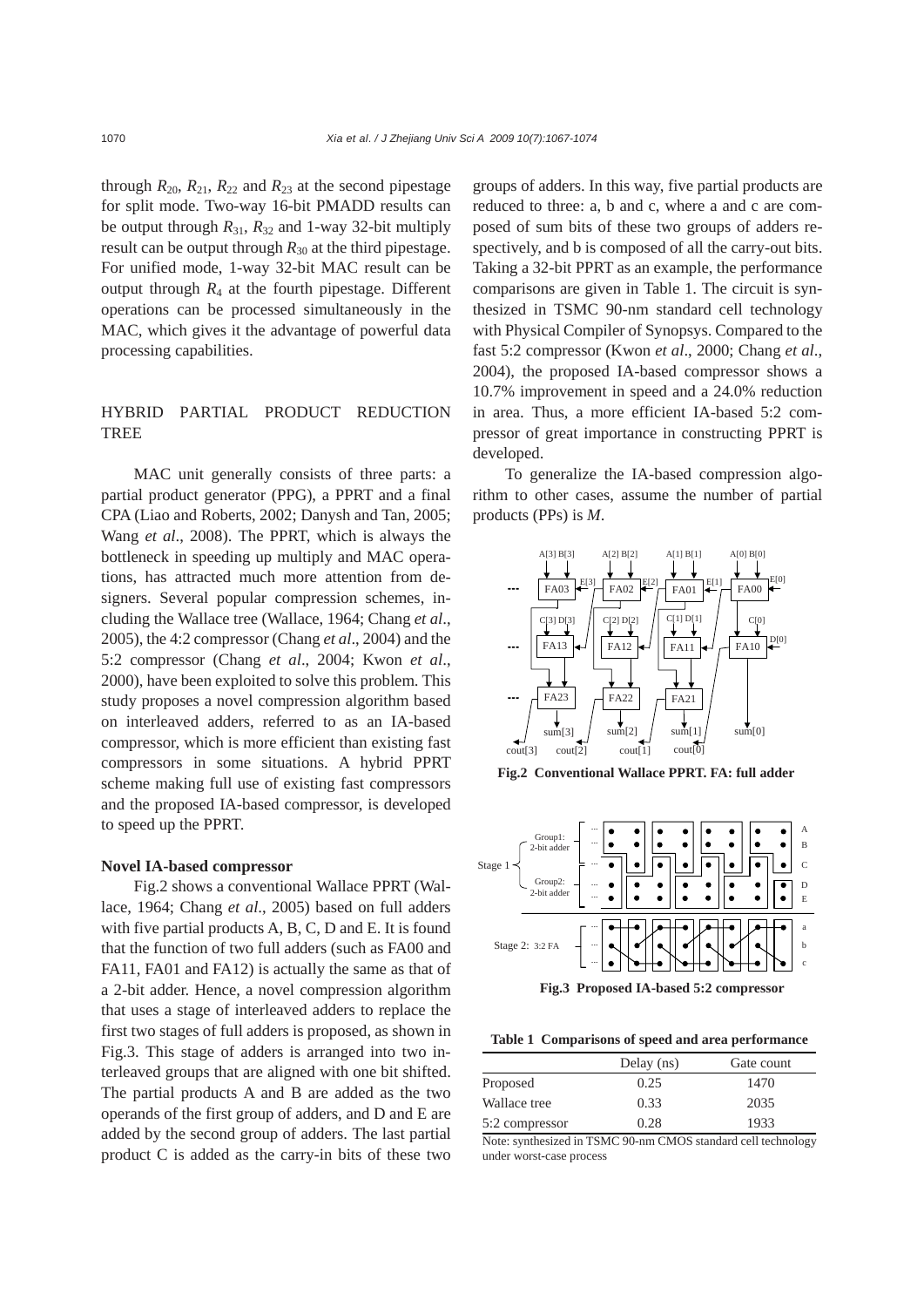When *M* is an odd number, a stage of adders with the bit width of  $(M-1)/2$  is arranged into  $(M-1)/2$ interleaved groups. Two adjacent groups are aligned with one bit shifted. Thus, the number of PPs can be reduced from *M* to (*M*+1)/2.

When *M* is an even number, a stage of adders with the bit width of *M*/2 is arranged into *M*/2 groups. The number of PPs can be reduced from *M* to  $(M+2)/2$ .

Obviously, this algorithm works more efficiently when *M* is odd. It could use fast adders to boost speed. It realizes a good combination of carry-propagate circuit and carry-save circuit, which performs compression in both vertical and horizontal directions. Better area efficiency is achieved.

#### **Hybrid PPRT scheme**

Most MAC designs (Abdelgawad and Bayoumi, 2007; Parandeh-Afshar *et al*., 2006; Sundeepkumar *et al*., 2008) adopt a simplified PPRT structure that is composed of a single type of compressor to achieve better regularity. To overcome the limitations resulting from simplified PPRT and to achieve better compression efficiency, a hybrid PPRT (Oklobdzija and Villeger, 1995; Chong *et al*., 2007) is introduced which uses different types of compressors. This study presents a modified hybrid PPRT scheme that uses both existing efficient compressors and the proposed IA-based compressor to achieve a higher speed and a smaller area.

The proposed IA-based compressor shows its superiority in some situations. However, the delay and area of an adder grow rapidly with an increase in width. It works well when the width of interleaved adder is small, such as 2 bits, 3 bits and 4 bits. Therefore, we use only these three types of adders in our hybrid PPRT. When the PP count is larger than 10, parallel compressors composed of adders with small width, such as efficient IA-based 5:2 compressors, are employed to implement compression. The modified hybrid PPRT scheme is constructed as follows.

When *M* is odd and smaller than 10, a stage of IA-based compressors is applied to reduce the number of PPs from *M* to (*M*+1)/2.

When *M* is even and smaller than 10:

If *M* is a multiple of 4, a stage of 4:2 compressors is applied to reduce the PP count from *M* to *M*/2;

If *M* is a multiple of 3, a stage of full adders is applied to reduce the PP count from *M* to 2*M*/3;

Otherwise, a stage of IA-based compressors is applied.

When *M* is equal or larger than 10, two or more parallel groups of IA-based 5:2 compressors are applied to reduce the PP count.

After the first stage compression is completed, the next stage proceeds in the same way until the PP count has been reduced to two. The modified hybrid PPRT scheme combines each compressor's advantages, resulting in a much shorter delay and smaller area. The critical path analysis of the proposed hybrid PPRT and existing fast PPRT scheme without IA-based compressors are illustrated in Table 2. The adders in the proposed IA-based compressors can be constructed according to the design objective. For an area-driven design, an area-efficient adder should be employed, such as ripple carry adder (Fang *et al*., 2002; Sundeepkumar *et al*., 2008), while for a timingdriven design, a fast adder should be used to boost speed. In this design, we suggest a fast carry lookahead adder (Rabaey, 2002; Pai and Chen, 2004) as the basic component to construct the IA-based compressor. A comparison of the results of a 32-bit PPRT structure based on the proposed PPRT scheme and conventional fast PPRT after physical synthesis is given in Table 3. The tool used was Physical Compiler of Synopsys. Up to 14.0% improvement in speed and up to 34.8% reduction in area have been achieved. The proposed hybrid PPRT shows an obvious superiority for implementing a high-performance MAC.

**Table 2 Critical path analysis of two PPRT schemes**

| <b>PP</b> | <b>PPRT</b> without | Proposed                                   |
|-----------|---------------------|--------------------------------------------|
| count     | IA-based            | hybrid PPRT                                |
| 5         | 5:2                 | IA-based 5:2                               |
| 6         | $3:2$ and $4:2$     | $3:2$ and $4:2$                            |
| 7         | 4:2 and $4:2$       | 3-bit adder and $4:2$                      |
| 8         | 4:2 and $4:2$       | 4:2 and 4:2                                |
| 9         | 5:2 and $4:2$       | 4-bit adder and IA-based 5:2               |
| 10        | 5:2 and $4:2$       | IA-based $5:2$ and $4:2$                   |
| 11        | 5:2 and $5:2$       | IA-based 5:2 and IA-based 5:2              |
| 12        |                     | 4:2, 3:2 and 4:2 IA-based 5:2, 3:2 and 4:2 |
| 13        |                     | 5:2, 3:2 and 4:2 IA-based 5:2, 3:2 and 4:2 |

Note: 5:2 is short for 5:2 compressor, and similarly for 4:2 and 3:2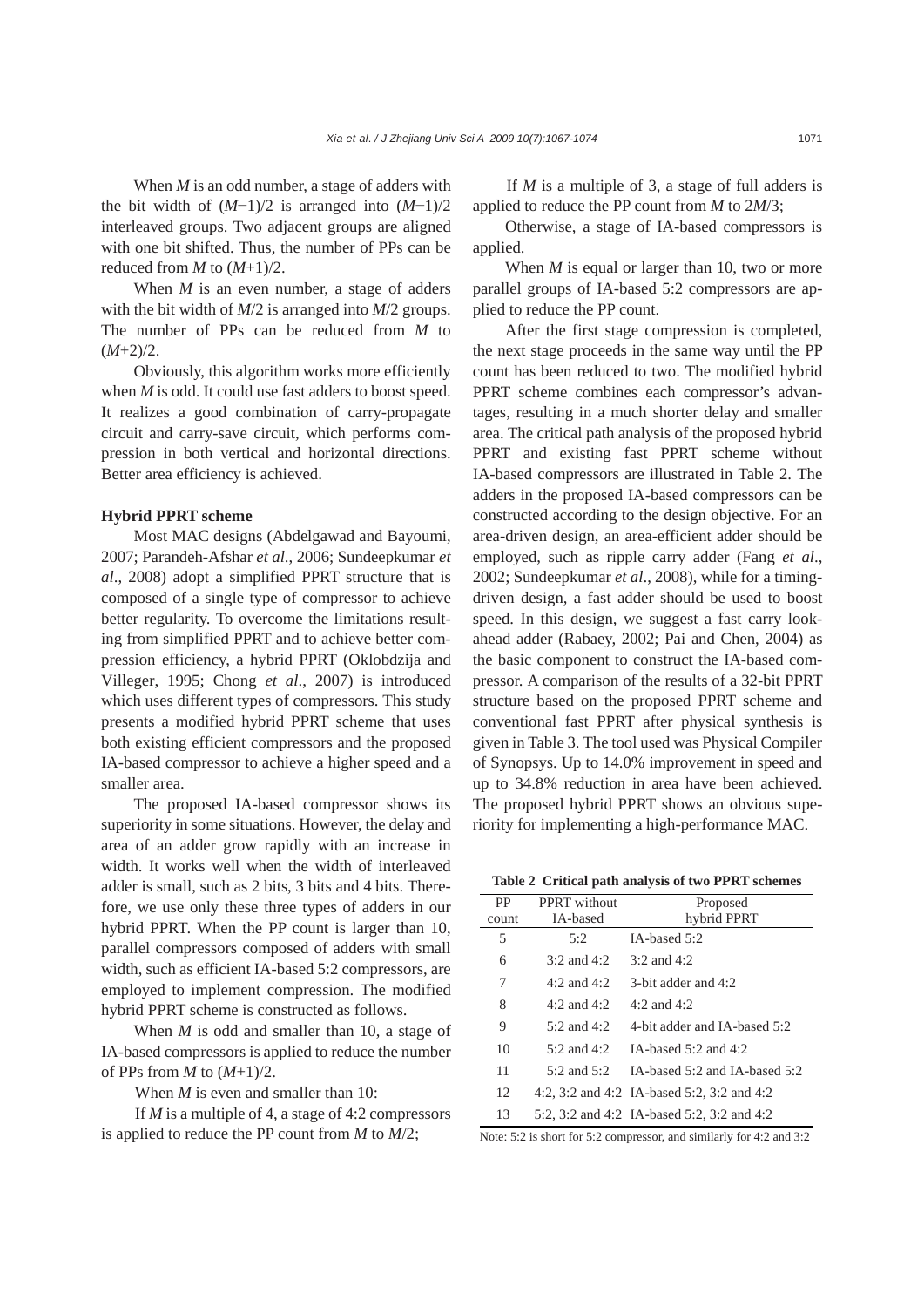**Table 3 Comparisons of speed and area performance between the conventional and the proposed PPRT schemes**

| PP    | Timing (ns)                     | Improve- |             |
|-------|---------------------------------|----------|-------------|
| count | Conventional PPRT Proposed PPRT |          | ment $(\%)$ |
| 5     | 0.28                            | 0.25     | 10.7        |
| 6     | 0.34                            | 0.34     | 0.0         |
| 7     | 0.43                            | 0.37     | 14.0        |
| 8     | 0.45                            | 0.45     | 0.0         |
| 9     | 0.50                            | 0.44     | 12.0        |
| 10    | 0.51                            | 0.46     | 9.8         |
| 11    | 0.58                            | 0.52     | 10.3        |
| 12    | 0.59                            | 0.59     | 0.0         |
| 13    | 0.65                            | 0.60     | 7.7         |
|       |                                 |          |             |
| PP    | Gate count                      |          | Improve-    |
| count | Conventional PPRT Proposed PPRT |          | ment $(\%)$ |
| 5     | 1933                            | 1470     | 24.0        |
| 6     | 2645                            | 2645     | 0.0         |
| 7     | 3259                            | 2363     | 27.5        |
| 8     | 3875                            | 3875     | 0.0         |
| 9     | 4511                            | 2939     | 34.8        |
| 10    | 5256                            | 4229     | 19.6        |
| 11    | 5800                            | 4410     | 24.0        |
| 12    | 6712                            | 5585     | 16.8        |

Note: synthesized in TSMC 90-nm CMOS standard cell technology under worst-case process

#### 16-BIT MAC STRUCTURE

The 16-bit MAC unit occupies the first two pipestages introduced in Section 2, and forms the basic building block of high-performance split MAC. The 16-bit MAC is composed of PPG, PPRT and a final CPA (Fig.4). The PPRT lies in the middle of the critical path and consumes most time and area, thus the 16-bit MAC is divided into two pipestages on the PPRT. Accumulate value is sent to PPRT at the second pipestage.

The radix-4 Booth encoding algorithm (Elguibaly, 2000; Chong *et al*., 2007) is applied in PPG, which reduces the number of PPs by half. Since the design can perform both signed and unsigned operations, there are nine PPs generated from the PPG. In PPRT, the suggested modified hybrid scheme is adopted. A stage of 4-bit interleaved adders is employed first, to reduce nine PPs to five. Then a second stage of 2-bit adders is employed to reduce five PPs to three. These logics, along with PPG, are arranged in the first pipestage.

In the second pipestage, there are four PPs to be reduced, including three from the first pipestage and an additional accumulate value. Therefore, a stage of 4:2 compressors is sufficient. These 4:2 compressors and a final 32-bit CPA constitute the second pipestage.

The delay of the two pipestages is equal to 0.60 and 0.69 ns, respectively (Fig.4). Since there is still a stage of MUXs in front of the first pipestage (Fig.1), these two pipestages are partitioned evenly which indicates an efficient pipeline scheme.



**Fig.4 Block diagram of 16-bit sub MAC** 

#### PERFORMANCE OF THE PROPOSED MAC

Many aspects of this new high-performance MAC design have been evaluated in detail, including front-end functional tests, back-end synthesis and layout. Table 4 gives the delay information under worst-case and typical-case conditions respectively, after placement and routing in TSMC 90-nm CMOS standard cell technology. The proposed MAC design can achieve a high frequency of 1.25 GHz under worst-case conditions and 1.67 GHz under typicalcase conditions, respectively. The speed results compared with those from the previous MAC designs (Liao and Roberts, 2002; Danysh and Tan, 2005; MIPS Technologies Inc., 2006; 2007) are shown in Table 5. The proposed MAC shows a great advantage in implementing high-speed systems.

Besides the high frequency property, the proposed MAC has the merit of high data throughput. It adds four parallel 16-bit multiply/MAC and two PMADD operation capabilities to MAC. The throughput comparison results for 32-bit operations are shown in Table 6. An improvement of up to 32% is achieved for 32-bit multiply operation because 32-bit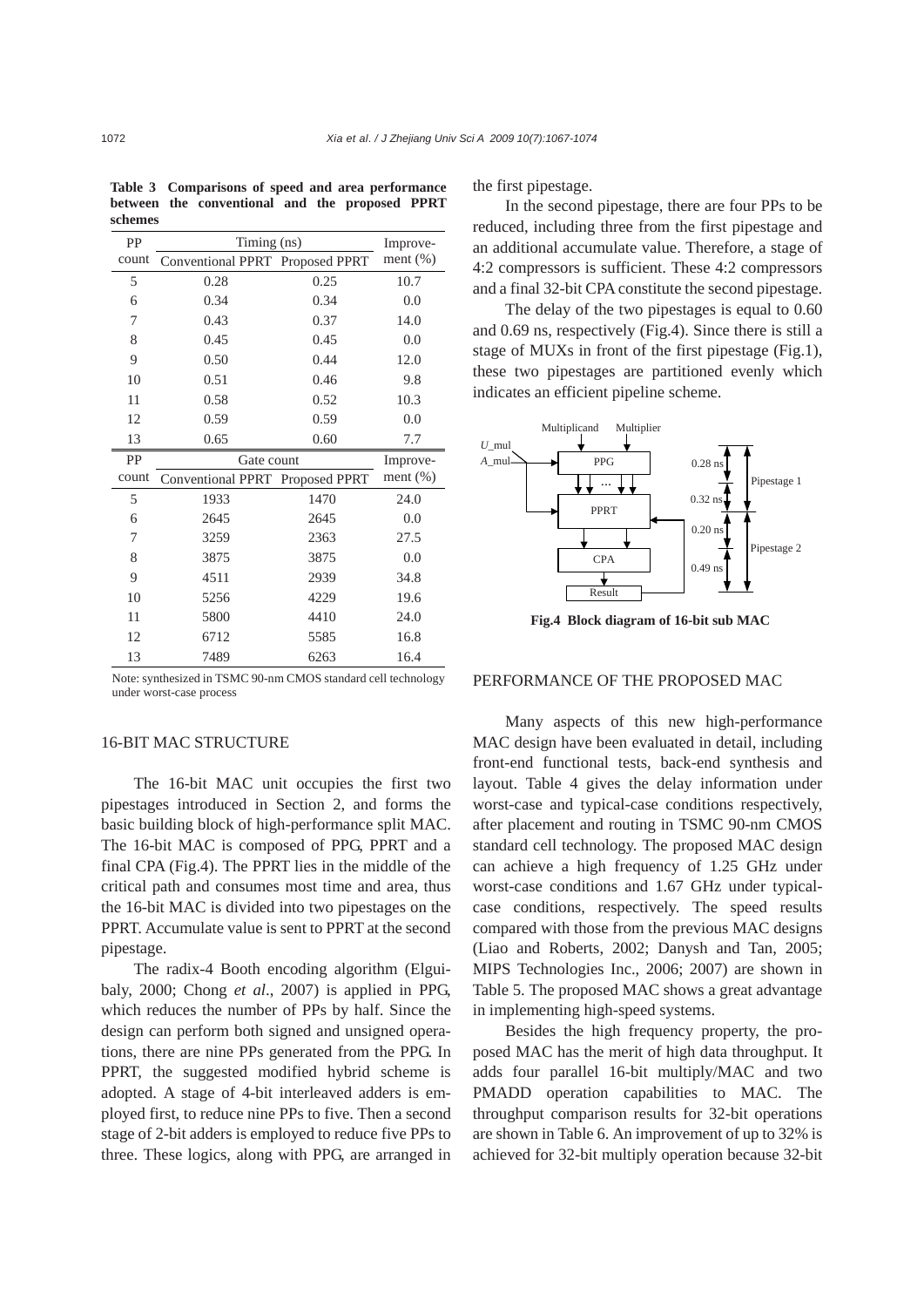multiply operation in the proposed MAC unit is generated one cycle in advance of those in MIPS 32-bit cores.

**Table 4 Delay and frequency after placement and routing** 

|                                              | Delay $(ns)$ |                     |  |  |       | Frequency |  |
|----------------------------------------------|--------------|---------------------|--|--|-------|-----------|--|
| MAC                                          | <b>PS</b> 1  | PS 2 PS 3 PS 4      |  |  | Total | (GHz)     |  |
| Worst-                                       |              | 0.78 0.79 0.79 0.78 |  |  | 0.79  | 1.25      |  |
| case<br>Typical- 0.59 0.60 0.60 0.60<br>case |              |                     |  |  | 0.60  | 1.67      |  |
| PS: pipestage                                |              |                     |  |  |       |           |  |

**Table 5 Speed comparisons of different MAC designs** 

| <b>MAC</b>                                     | Frequency<br>(GHz) | Process     |  |
|------------------------------------------------|--------------------|-------------|--|
| Liao and Roberts (2002)                        | 0.60               | SMIC 180 nm |  |
| Danysh and Tan (2005)                          | 0.93               | SOI 90 nm   |  |
| MIPS32 34K (2006)                              | 0.775              | TSMC 65 nm  |  |
| MIPS32 74K (2007)                              | 1.10               | TSMC 65 nm  |  |
| Proposed MAC                                   | 1.25               | TSMC 90 nm  |  |
| $\mathcal{R}$ $\Omega$ is eiticon on inculator |                    |             |  |

SOI: silicon on insulator

**Table 6 Throughput comparisons for 32 bit operations**

| MAC                     | $32$ -bit        | $32$ -bit            |  |
|-------------------------|------------------|----------------------|--|
|                         | (Multiply/cycle) | (MAC/cycle)          |  |
| Liao and Roberts (2002) | $0.25$ to 1      | $0.25$ to 1          |  |
| Danysh and Tan (2005)   | N/A              | N/A                  |  |
| MIPS32 34K (2006)       | $0.25$ to 1      | $0.25$ to 1          |  |
| MIPS32 74K (2007)       | $0.25$ to 1      | $0.20 \text{ to } 1$ |  |
| Proposed MAC            | $0.33$ to 1      | $0.25$ to 1          |  |
|                         |                  |                      |  |

N/A: not applicable

To evaluate the proposed MAC further, we select three test cases of signal processing systems to verify the function and investigate the performance improvement. These three cases involve dot product of two 16D vectors, 1-point 50-order finite impulse response (FIR) filter and 1-point 2-order infinite impulse response (IIR) filter. The performance comparisons by Modelsim v6.0 are shown in Fig.5. The performance of the proposed MAC that supports multiple parallel operations and PMADD operation is almost 2~4 times better than the performance of traditional MAC without such features (Wang *et al.*, 2008) at the same frequency. The proposed MAC has been embedded in our media DSP and the floorplan of the DSP with MAC highlighted is shown in Fig.6a. Fig.6b provides the floorplan of the MAC design,

which is implemented in TSMC 90-nm CMOS process by Astro of Synopsys. The corresponding characteristics of the MAC are listed in Table 7.



**Fig.5 Performance comparisons for signal processing test cases** 



**Fig.6 Floorplan of media DSP with MAC highlighted (a) and floorplan of MAC (b)** 

|  | Table 7 Characteristics of the proposed MAC |  |  |  |
|--|---------------------------------------------|--|--|--|
|--|---------------------------------------------|--|--|--|

| Parameter                       | Value          |
|---------------------------------|----------------|
| Gate count                      | 32963          |
| Power consumption $(\mu W/MHz)$ | 99.63          |
| Power supply (V)                | 1.20           |
| IR drop $(mV)$                  | 36.60          |
| Size $(\mu m \times \mu m)$     | $394\times393$ |

## **CONCLUSION**

This study presents a high-performance MAC architecture. The merits of high throughput and powerful data processing capabilities are realized with a fully pipelined, split structure based on four parallel 16-bit sub MAC units. The high-speed feature is enhanced by proposing a novel IA-based compression algorithm and a modified hybrid PPRT scheme. The MAC can perform one 32-bit, four 16-bit signed/unsigned multiply or MAC and two PMADD operations at a high frequency of 1.25 GHz under